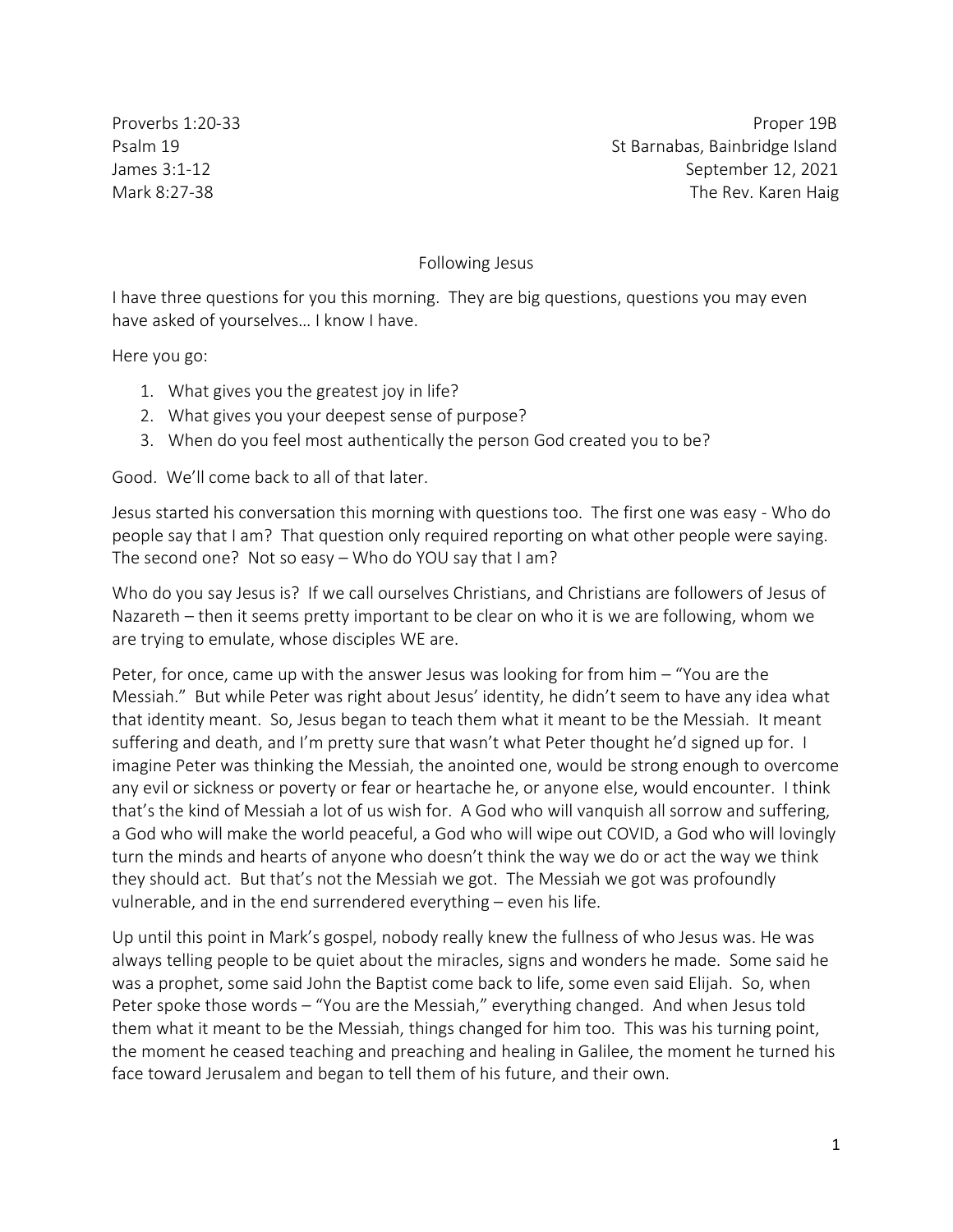But Peter couldn't bear it. Of course, he loved Jesus and he couldn't stand the thought of Jesus dying without a fight… but it was more than that. Suffering and dying was not what he thought the Messiah was made for – the Messiah was made for greatness, for victory, for bringing God's Kingdom to bear. So, Peter rebuked Jesus, told him how wrong he was to say such things. Then Jesus did some pretty serious rebuking of his own – "Get behind me Satan." Strong words for the vulnerable, loving Jesus. But the words that translate as "get behind me" are precisely the words Jesus used when he first called Peter. Get behind me, means "follow me." Don't get caught up in worldly things. Remember what we're doing and follow me.

Jesus had been talking only with the twelve up to this point, but he must have realized this teaching was something everybody needed to hear. So, he called all the crowds to him and began teaching them about what it was to live the Christian life, what it was to be a disciple. They likely hoped for lots of good feelings and sharing the love and doing good works. But that wasn't what Jesus was teaching that day. As it turns out, once he'd been recognized as the Messiah, the first words out of his mouth were predictions of terrible suffering and giving up his life. Those very hard words couldn't have been what they expected to hear, and I don't imagine they were easy to hear. Those words aren't easy for us to hear either. But they are the words Jesus spoke.

And if Jesus was heading toward suffering and death, did that mean Peter had to head toward suffering and death too? After all, being a follower, a disciple, means we aspire to do what the one we follow, does. I think that's why Jesus talked about denying ourselves, taking up our crosses, losing our lives to save them. We've heard those words, but I wonder if we know what they mean?

When Jesus said those words, I don't think he was talking about giving up dessert or not going to parties or being only serious and grim and doing nothing that wasn't religious. I don't think the denial he spoke of, was giving up laughter or pleasure or joy and delight. I think what he was saying is that our lives are real. That we all suffer. That life can be very hard. And that putting our trust or faith or value in what we achieve, what we have, or in our importance compared to the people around us, will never give us joy or peace. Those things we think make us happy – lots of money or prestige or square footage or stuff – those things don't make us happy and they certainly don't offer the abundant life God wants for us.

Life isn't something we have or control or gain or even make. The whole "self-made human" ideal is utterly antithetical to what Jesus says matters. I don't necessarily think Jesus is saying it's wrong to be successful or to make lots of money. But I do think he's saying that these are not the things we should focus on or give our lives to. I think he is saying that abundant, joyful life comes in taking up our crosses, denying ourselves, losing our lives for his sake and for the sake of the good news, even if it's hard news. It's that paradoxical way Jesus always is. To have abundant life, he says, you have to give your life away. If you are my disciples, look at what I am about to do and do what I do. I am about to give my life away for the life of the world. And if that's what I do, as my disciples, that's what you're supposed to do too.

We know about this. We know about love this big. I remember watching my son with his newborn baby boy in his arms and tears in his eyes. I said to him "Now you know how I love